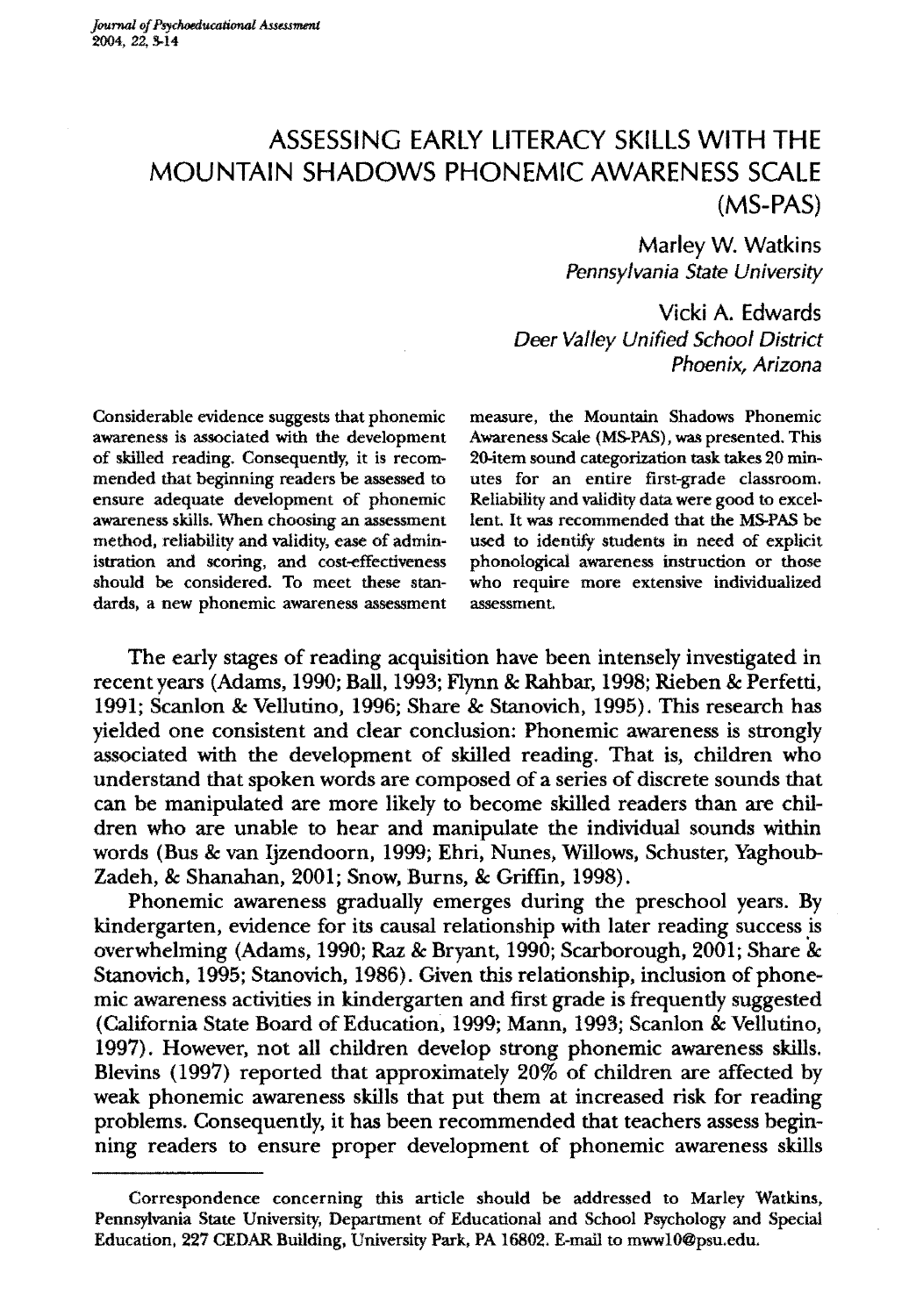4 WATKINS & EDWARDS

(Honig, Diamond, & Gutlohn, 2000; Zygouris-Coe, 2001). For example, Sodoro, Allinder, and Rankin-Erickson (2002) opined that "accurate assessment of phonological awareness is critical for teachers, educational specialists, and researchers" (p. 224) and the Consortium on Reading Excellence (1999) advised that a phonemic awareness screening test be administered "to all kindergarten children mid-year and to all first graders in the fall" (p. 15). More generally, it has been found that instruction guided by regular assessment facilitates student learning (Stecker & Fuchs, 2000).

Assessment of phonemic awareness has, however, been marked by wide variability. There has been little agreement on operationalization of the concept of phonemic awareness, and it has been measured by many different tasks that tap diverse aspects and levels of linguistic complexity (Adams, 1990; Sodoro et al., 2002; Stahl & Murray, 1994). Nevertheless, phonemic awareness tasks are generally found to be highly intercorrelated (Adams, 1990; Chafouleas, Lewandowski, Smith, & Blachman, 1997; Mann, 1993) and are thought to be described by only one or two factors (Stahl & Murray, 1994; Stanovich, Cunningham, & Cramer, 1984; Torgesen, Wagner, Bryant, & Pearson, 1992; Yopp, 1988).

Because phonemic awareness tasks are strongly related, it is important that a reliable and valid assessment method be selected from among the many possible operationalizations (Salvia & Ysseldyke, 2001). Additionally, it is vital that phonemic awareness assessments designed for classroom use be easy to administer and score (Alper, Ryndak, & Schloss, 2001). Finally, any classroom assessment must be cost-effective (Choate, Enright, Miller, Poteet, & Rakes, 1992). Given these criteria, a promising phonemic awareness assessment method is the sound categorization task developed by Bradley and Bryant (1985). In this task, children were presented with four pictures of objects, three of which rhymed and one that was the odd one out. Mter naming each of the pictures, children had to select the picture that did not belong with the others (did not rhyme). Ball (1993) pointed out that sound categorization tasks can be altered so that children categorize pictures by initial sounds or judge whether words share the same initial phoneme. Mann (1993) demonstrated that a group testing format is feasible and that the memory load can be reduced by accompanying the spoken words with pictures. Adams (1990) concluded that this type of sound categorization, which she labeled an oddity task, is the simplest phonemic awareness measure that retains substantial predictive validity for later reading achievement.

The Test of Phonological Awareness (TOPA; Torgesen & Bryant, 1994) is the only commercially available, group-administered sound categorization task. The TOPA-Kindergarten form was normed on 857 children in 10 states, and the TOPA-Early Elementary form used a normative sample of 3,654 children in 38 states. Coefficient alpha coefficients ranged from .87 to .91. Test-retest reliability for 69 first-grade children over an 8-week interval was .69. The TOPA-Kindergarten form given to 90 kindergarten children was moderately correlated  $(r = .62)$  with reading skills at the end of first grade.

Although the TOPA meets the criteria of reliability, validity, and ease of use, it is a commercial instrument that requires a financial commitment many schools cannot justify, especially for repeated measurements. Thus, a new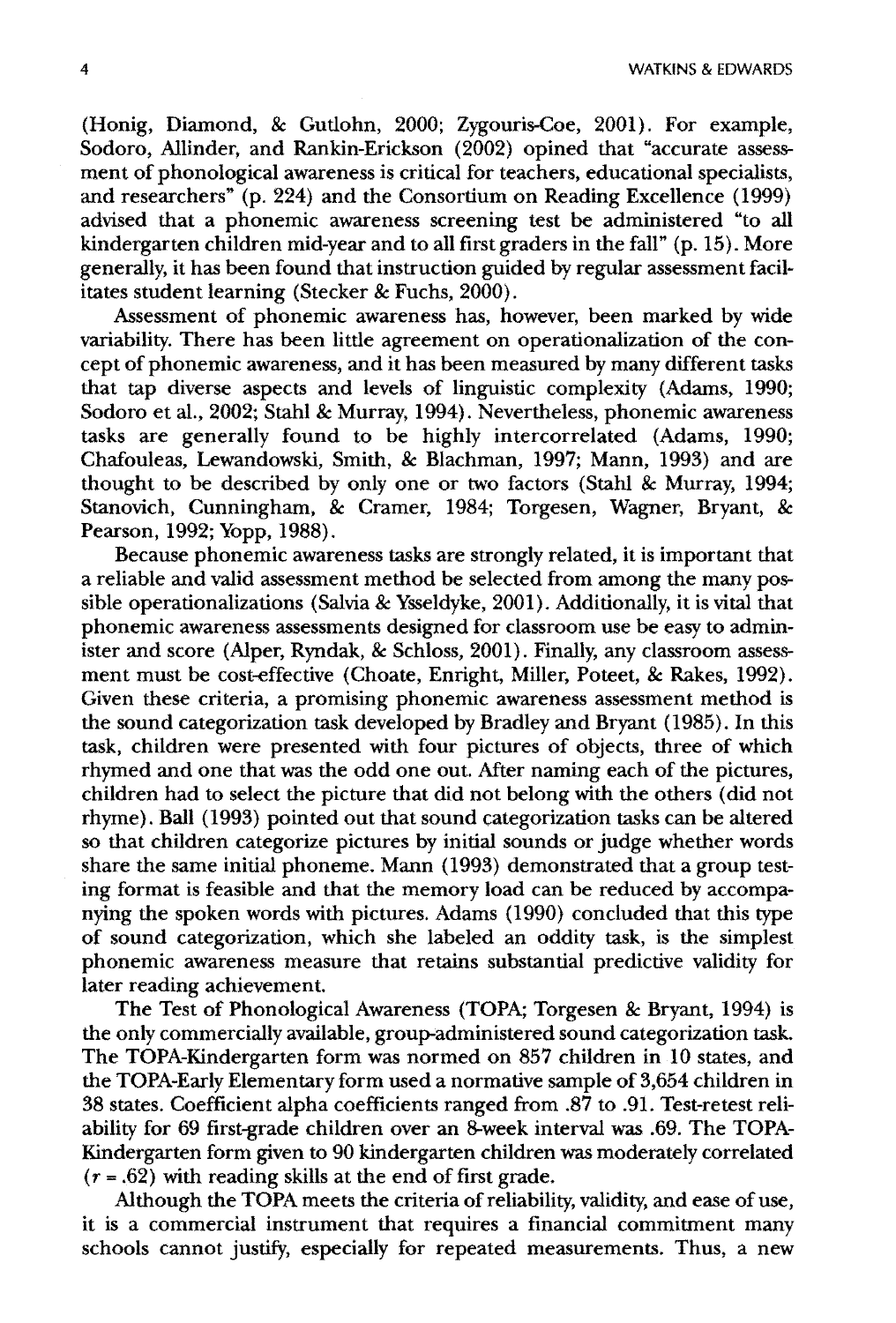phonemic awareness assessment measure is presented that meets all four criteria: reliability, validity, ease of use, and cost-effectiveness.

### METHOD

### **Participants**

Nine consecutive cohorts of first-grade students ( $n = 1,204$ ) tested in intact classrooms in a suburban, southwestern school served as participants. The number of students in each cohort is specified in Table 1. Most students were of White ethnic origin  $(91\%)$ , although students of Hispanic  $(4.3\%)$  and African American (1.8%) ethnicity were also represented. Socioeconomic status was estimated to be lower middle to middle class because fewer than 10% of the students received free and reduced lunches. Boys and girls were relatively equally represented  $(49\%$  versus  $51\%$ , respectively).

#### **Instruments**

The Mountain Shadows Phonemic Awareness Scale (MS-PAS; Watkins & Edwards, 1998) is a sound categorization task designed to assess young readers' phonemic awareness. It is a 20-item test designed to be administered to an entire first-grade class, though it may also be administered to kindergarten students in small groups of 6 to 8 students. Administration typically takes from 15 to 20 minutes. Following Ball (1993), both same and different sound categorizations are used. The 10 *same* items consist of a target picture and three response option pictures. The name for each picture is read aloud, and children are then asked to mark the picture that begins with the same sound as the stimulus word. This is followed by 10 *different* items where four pictures are presented, their names are read aloud, and children are instructed to mark the picture of the word that begins with a different sound than the other words. Both same and different components are preceded with practice items to ensure that children understand the task. The picture format reduces memory load and allows a purer assessment of phonemic awareness (Mann, 1993). A complete copy of the MS-PAS, including instructions and scoring forms, is available without cost on the web at http://espse.ed.psu.edu/spsy/Watkins/ Watkins3.ssi.

The internal consistency reliability of the MS-PAS has been assessed in three previous studies. First, 63 students from central Pennsylvania were tested in intact classes with the MS-PAS at the beginning of first grade by Wyglinski (2000), who reported a coefficient alpha of .89. Second, 161 central Pennsylvania students were administered the MS-PAS in small groups at the end of kindergarten by Runge (2003), who found a coefficient alpha of .91. Both Pennsylvania samples were exclusively of White ethnic origin. Finally, a nationally representative sample of 4,112 students (49% girls) from the first three grades in the Republic of Trinidad and Tobago was tested in intact classes at the beginning of the school year with the MS-PAS by Worrell, Watkins, Runge, and Hall (2002), who reported a coefficient alpha of .89. The primary language of these students of Mrican and East Indian ancestry was English.

Wyglinski (2000) also assessed the test-retest reliability and concurrent validity of the MS-PAS among a sample of 63 central Pennsylvania first-grade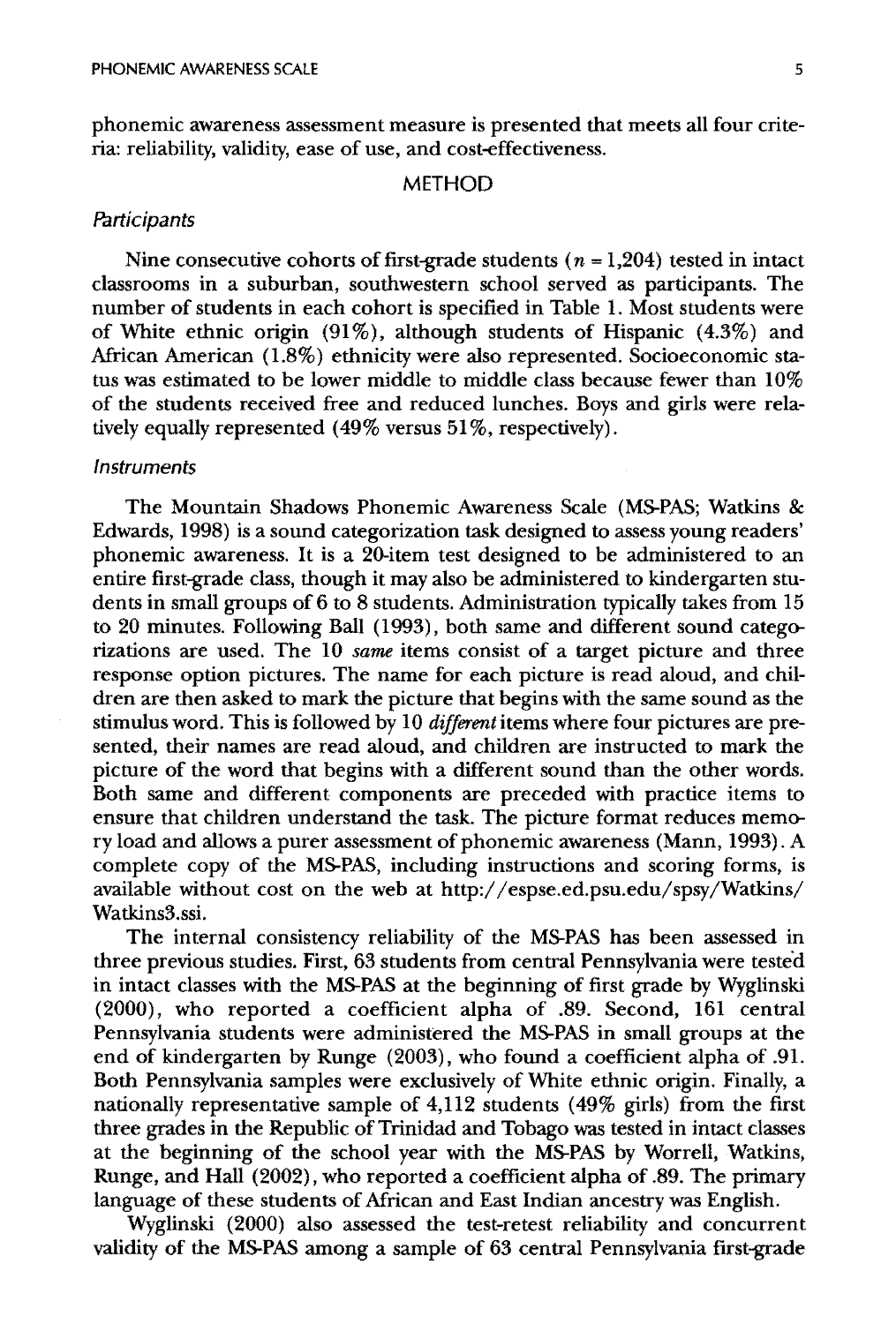Table 1 '" *Mean and* Coeflident *Alpha* of Scores on *the* Ivfountain Shacbws Phonemic Awareness *Scale (MS-PAS)* and *its Correlation with Reading Tests* for Each First-Grade Cohort across Elementary School

| MS-PAS       |           |                          |                     | $r$ with Achievement $(n)$ |                |            |                | $r$ with Teacher Rating $(n)$ |           |           |           |
|--------------|-----------|--------------------------|---------------------|----------------------------|----------------|------------|----------------|-------------------------------|-----------|-----------|-----------|
| Cohort (n)   | Mean(SD)  | Alpha                    | Grade $1^{\circ}$   | Grade $2b$                 | Grade $3b$     | Grade $4b$ | Grade $5b$     | Grade $6b$                    | Grade 1   | Grade 2   | Grade 3   |
| 1(120)       | 16.6(4.1) | .89                      | .60(117)            | ۰                          | .33(54)        | .33(54)    | 28(63)         | .48(63)                       | .58 (117) | .47(88)   | .42(78)   |
| 2(117)       | 16.0(4.6) | .91                      | .67(108)            | $\blacksquare$             | .50 (68)       | .57(62)    | .44 (59)       | .55(55)                       | .67(108)  | .57 (80)  | .51(72)   |
| 3(153)       | 16.5(3.6) | .85                      |                     |                            | 51 (103)       | .34(84)    | .44(75)        | .31(73)                       | .42(140)  | .44(121)  | .39(102)  |
| 4(131)       | 15.4(4.8) | .91                      |                     | $\hbox{\small -}$          | .51(80)        | .51(81)    | .47(74)        | .40(71)                       | .38(122)  | .35(102)  | .47(88)   |
| 5(155)       | 15.3(4.7) | .89                      | $\hat{\phantom{a}}$ | .54(124)                   | .49(110)       | .53(100)   | .57(88)        | ۰                             | .62(94)   | .52(130)  |           |
| 6(127)       | 15.1(4.7) | .89                      | $\blacksquare$      | .42(93)                    | .49(83)        | .44(70)    | $\overline{a}$ | $\overline{a}$                | .48 (119) | $\bullet$ |           |
| 7(126)       | 15.0(4.4) | .87                      | .62(123)            | .62(98)                    | .61(81)        |            |                |                               |           |           |           |
| 8(146)       | 15.4(4.8) | $\blacksquare$           | .55(132)            | .57(109)                   | $\blacksquare$ |            |                |                               |           |           |           |
| 9(129)       | 15.1(4.6) | $\overline{\phantom{a}}$ |                     |                            | $\overline{a}$ |            | $\blacksquare$ |                               |           |           |           |
| Total (1204) | 15.6(4.5) | .89(929)                 | .59(480)            | .54(424)                   | .51(579)       | .49 (451)  | .47 (359)      | .44(262)                      | .51 (700) | .46 (521) | .43 (340) |

• Gates-MacGinitie Reading Test total score.

bStanford Adlievement Test inial reading score.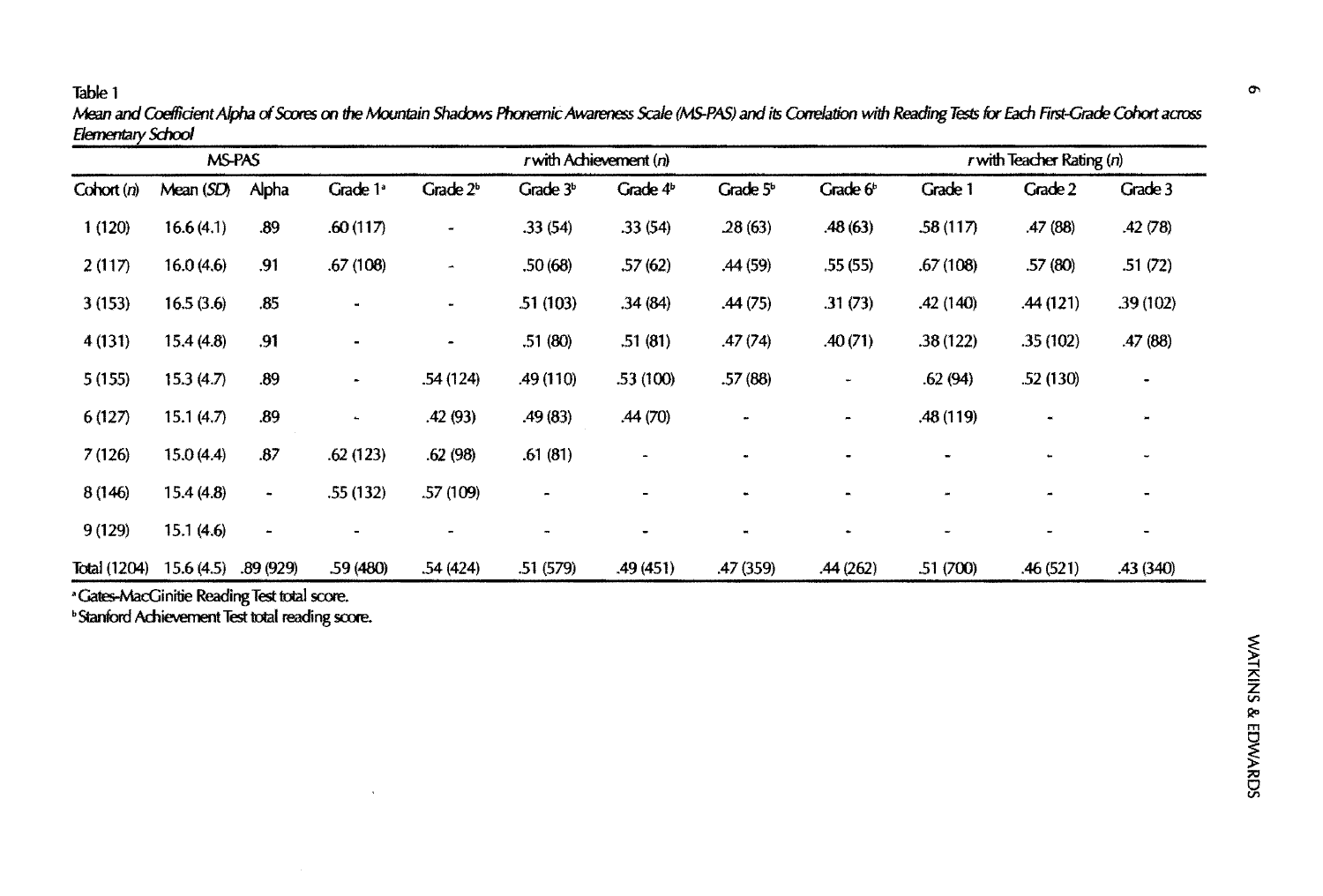students. When the MS-PAS was repeated at a 2-week interval, the test-retest  $\cdot$ reliability was .88. When the MS-PAS and TOPA were administered in counterbalanced order, the two tests were strongly related  $(r = .91,$  corrected for restriction of range). Thus, the MS-PAS and TOPA appeared to be similar measures among this sample of students (Streiner & Norman, 1995).

Gates-MacGinitie Reading Test (MacGinitie & MacGinitie, 1989) total reading scores were taken at the end of first grade. In grades 2 through 6, reading achievement was measured with the total reading score from the Stanford Achievement Test (Harcourt Brace Educational Measurement, 1996) series. To provide an alternative method of measuring student reading achievement, teachers marked a visual grade level scale for each student. This single item reflected the teacher's judgment of each student's mastery of the reading curriculum. Visually, this item was displayed horizontally, with grade levels ranging from 2 years below to 2 years above the student's actual grade placement in quarter-year increments. Teachers were unaware of students' MS-PAS and group achievement test scores when completing these ratings.

# Procedure

All first-grade classes were administered the MS-PAS during the first 6 weeks of school by the school's remedial reading teachers. Administration was standardized by following the instructions and procedures accompanying the MS-PAS. Data on educational achievement were later extracted from school records as each first-grade cohort progressed across the elementary school grades. Although there was some variability across time due to school and district policy changes, all but the ninth cohort received at least one standardized achievement measure in the subsequent 5 years. Additionally, each student's mastery of the school's reading curriculum was ranked by teachers in late spring of first, second, and third grades for the initial cohorts. The schedule of assessments for each cohort is reported in Table 1.

## RESULTS

As reported in Table 1, summary performance levels on the MS-PAS were available for 1,204 first-grade students: mean correct was 15.6 with a standard deviation of 4.6 (*M* boys = 15.5, girls = 15.9). There was no statistically significant difference between the performance of boys and girls,  $t$  (927) = -.37,  $p =$ .21.

Teacher ratings and standardized tests of reading achievement were strongly related. When collected simultaneously, the average correlation between teacher ratings and reading achievement test scores was .70. Although the relationship between teacher ratings and reading test scores attenuated across time, the predictive relationship remained robust across the elementary school years  $(.60, .57, .55,$  and  $.50$  for reading test scores 1, 2, 3, and 4 years after teacher ratings). Thus, both methods seemed to tap components of reading achievement.

The mean performance of students on standardized reading tests and teacher ratings of reading achievement are provided in Table 2. Based on teacher ratings, student reading achievement paralleled actual grade placements (i.e., mean ratings of 1.9, 2.8, and 3.8 at the end of first, second, and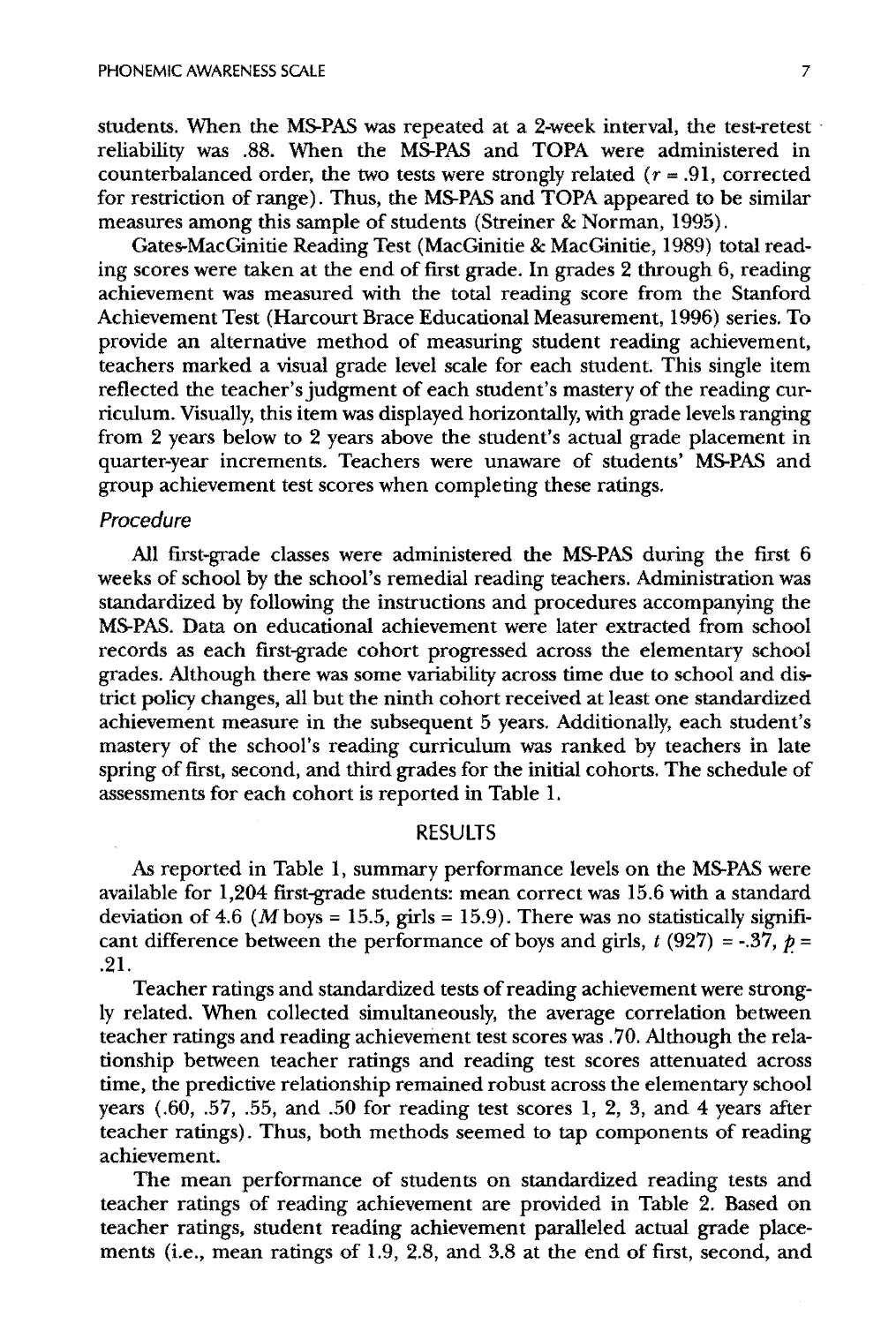third grades, respectively). There were significant differences between ratings of boys and girls at all three grade levels, with girls receiving higher ratings although effect sizes were relatively small (see Table 2). In contrast, standardized reading test scores were not significantly different for boys or girls at any grade level.

#### Table 2

Mean (Standard Deviation) for Teacher Ratings of Reading Mastery in Grade Equivalent Scores and Reading Achievement in Normal Curve Equivalent Scores by Gender

| Measure                           | n   | Boys        | Girls       | Total         |
|-----------------------------------|-----|-------------|-------------|---------------|
| Teacher Rating Grade 1            | 722 | 1.85(.52)   | 1.94(.53)   | $1.89(.53)*$  |
| Teacher Rating Grade 2            | 558 | 2.76(.60)   | 2.88(.54)   | $2.82(.57)$ * |
| Teacher Rating Grade 3            | 367 | 3.72(.61)   | 3.85(.60)   | $3.78(.61)$ * |
| Reading Test Grade 1 <sup>ª</sup> | 500 | 58.1 (19.3) | 56.9 (16.9) | 57.6(18.2)    |
| Reading Test Grade 2 <sup>b</sup> | 432 | 61.0(16.2)  | 60.0(14.8)  | 60.5(15.5)    |
| Reading Test Grade 3 <sup>b</sup> | 600 | 57.8 (17.6) | 58.2 (15.5) | 58.0 (16.5)   |
| Reading Test Grade 4 <sup>b</sup> | 474 | 60.8(17.6)  | 60.7(16.2)  | 60.8(16.9)    |
| Reading Test Grade 5 <sup>b</sup> | 382 | 58.8 (16.2) | 59.4 (16.1) | 59.1 (16.1)   |
| Reading Test Grade 6 <sup>b</sup> | 282 | 60.2(16.1)  | 63.6(15.8)  | 61.9(16.0)    |

, Gates-MacGinitie Reading Test total score.

**b** Stanford Achievement Test total reading score.

 $* p < .05$ .

### *Reliability*

Internal consistency reliability for students tested with the MS-PAS in first grade was quantified by coefficient alpha. As detailed in Table 1, alpha coefficients ranged from .85 to .91 across seven cohorts, with a coefficient of .89 for the total sample of 929 students. Alpha coefficients were equivalent for boys and girls (.90 and .88, respectively) and for White, Hispanic, and African American students (.89, .91, and .89, respectively). A portion of the fifth cohort  $(n = 115)$  was also tested with the MS-PAS at the end of their kindergarten year. The coefficient alpha among this group of kindergarten students was .91. Testretest reliability was also assessed among the 115 students of the fifth cohort who took the MS-PAS at the end of kindergarten and again at the beginning of first grade. The resulting stability coefficient was .74 across this 12- to 16-week interval.

#### *Validity*

The developmental growth of phonemic awareness skill was detected by the MS-PAS, as illustrated by its means and standard deviations across grade levels. One group of 115 students tested at the end of kindergarten  $(M = 14.1, SD =$ 5.3) and again at the beginning of first grade  $(M = 15.5, SD = 4.6)$  exhibited higher mean scores and lower variability across time,  $t(114) = 3.96$ ,  $p < .001$ . Similarly, 376 students from the first, third, and eighth cohorts tested at the beginning of first grade ( $M = 16.2$ ,  $SD = 4.3$ ) and again at the beginning of second grade  $(M = 19.4, SD = 1.5)$  displayed higher mean scores and lower variability across time,  $t$  (375) = 15.5,  $p < .001$ . In contrast to this clear pattern of increasing MS-PAS scores across time, there were no significant differences between boys ( $n = 52$ ,  $M = 13.4$ ,  $SD = 5.2$ ) and girls ( $n = 63$ ,  $M = 14.8$ ,  $SD = 5.4$ )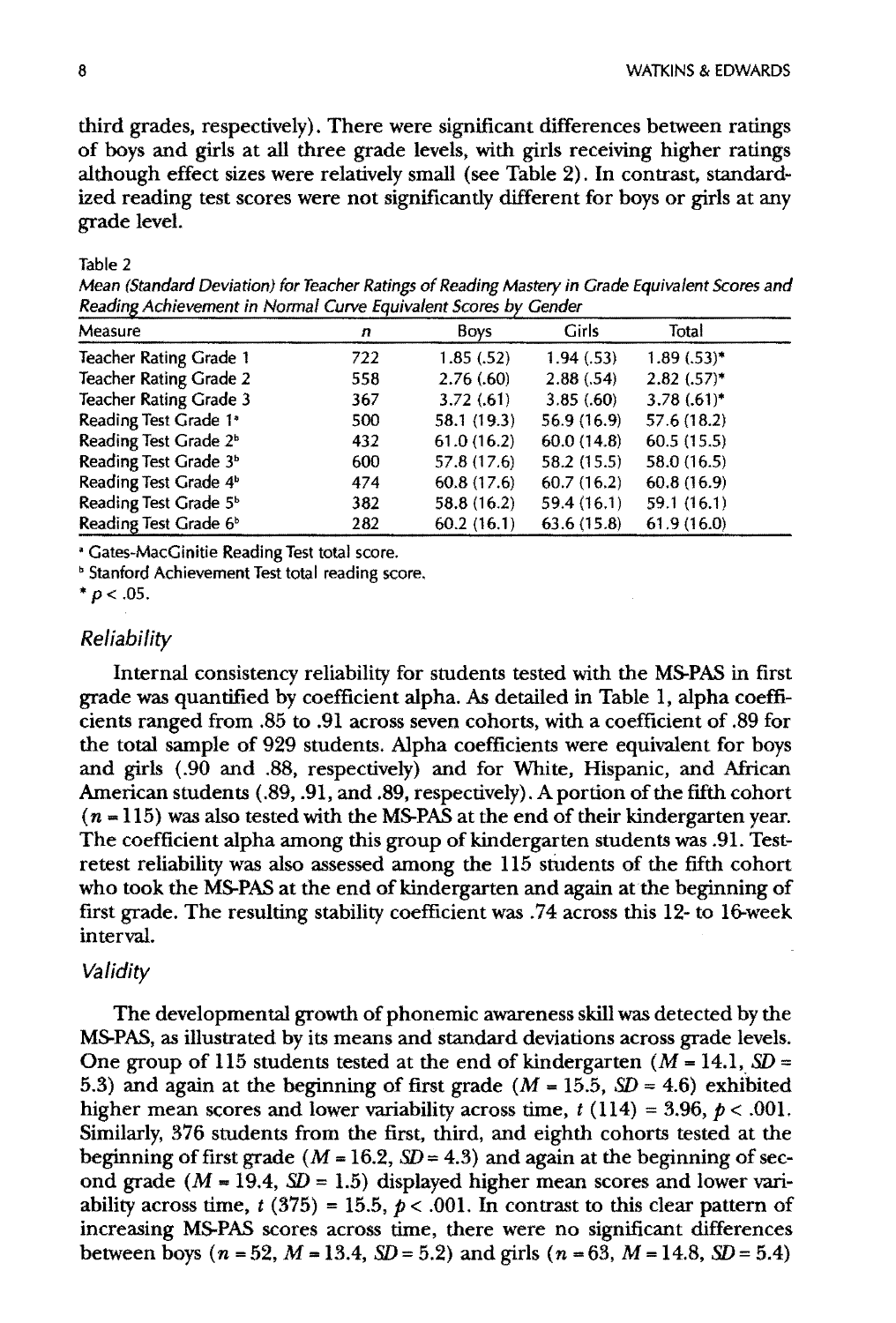in kindergarten,  $t(113) = 1.4$ ,  $p = .18$ , or second grade (n = 190 and 186, M = 19.4 and 19.4,  $SD = 1.5$  and 1.5, respectively),  $t(374) = .12$ ,  $p = .91$ .

As detailed in Table 1, predictive validity of the MS-PAS was assessed against teacher judgments and standardized reading achievement tests. MS-PAS scores at the beginning of first grade were moderately related to teacher ratings at the end of the first three grades  $(r = .51, .46, \text{ and } .43, \text{ respectively})$ . They were also moderately related to Gates-MacGinitie total reading scores taken at the end of first grade  $(r = .59)$ . These robust relationships persisted across time. MS-PAS scores from the beginning of first grade were correlated with Stanford Achievement Test total reading scores from the end of second  $(r=.54)$ , third  $(r = .51)$ , fourth  $(r = .49)$ , fifth  $(r = 47)$ , and sixth  $(r = .44)$  grades.

Discriminative validity was evaluated by retrospectively analyzing the school's prereferral intervention records. All second- and third-grade teachers' reports for the first three cohorts were examined. Based on this review, students were classified into three categories: (a) no problem reported in either grade, (b) a minor problem reported in at least one grade that required the teacher to make classroom modifications but did not involve external resources, or (c) a major problem reported in at least one grade that necessitated such external resources as a special teacher (remedial reading or special education), cross-age peer tutor, or school psychologist. There were a total of 225 students with complete records. Of these, 161 (42% boys) had no problem, 33 (73% boys) experienced a minor problem, and 31 (65% boys) suffered a major problem. The validity of this tripartite categorization was confirmed by third-grade reading achievement scores ( $M = 64.9, 53.2,$  and 42.5 for no, minor, and major problem groups, respectively). These reading scores were significantly different across categories,  $\hat{F}(2, 222) = 33.7$ ,  $p < .001$ , with Bonferroni post hoc comparisons showing that all three groups were significantly different from each other. Likewise, these three groups significantly differed on firstgrade MS-PAS scores ( $M = 17.9$ , 16.4, and 12.8 for no, minor, and major problem groups, respectively),  $F(2, 222) = 35.9$ ,  $p < .001$ . Bonferroni post hoc comparisons again confirmed that all three groups were different significantly from each other.

The utility of MS-PAS scores in identifying individual students at severe risk for later reading difficulty was also explored. Those 31 students who experienced major academic problems in grade 2 or 3 were compared to the other 194 students. A receiver operating characteristic (ROC) curve (Figure 1) allowed the effectiveness of every cut score on the MS-PAS to be analyzed. Essentially, a ROC is a graph of the percentage of true positive decisions against the percentage of false positive decisions across all possible cutoff values (McFall & Treat, 1999). Overall, the ROC indicated that if one student were selected at random from the major problem group and another at random from the group without major problems, the MS-PAS would be 85% accurate in detecting the student with a major academic problem. Figure 1 reveals that a cut score of 17 produced a false positive rate of 32% and a true positive rate of94%, the most discriminating for this sample of students. Unfortunately, students' first-grade MS-PAS scores were known to teachers so these results are only illustrative and should be validated locally to ensure applicability.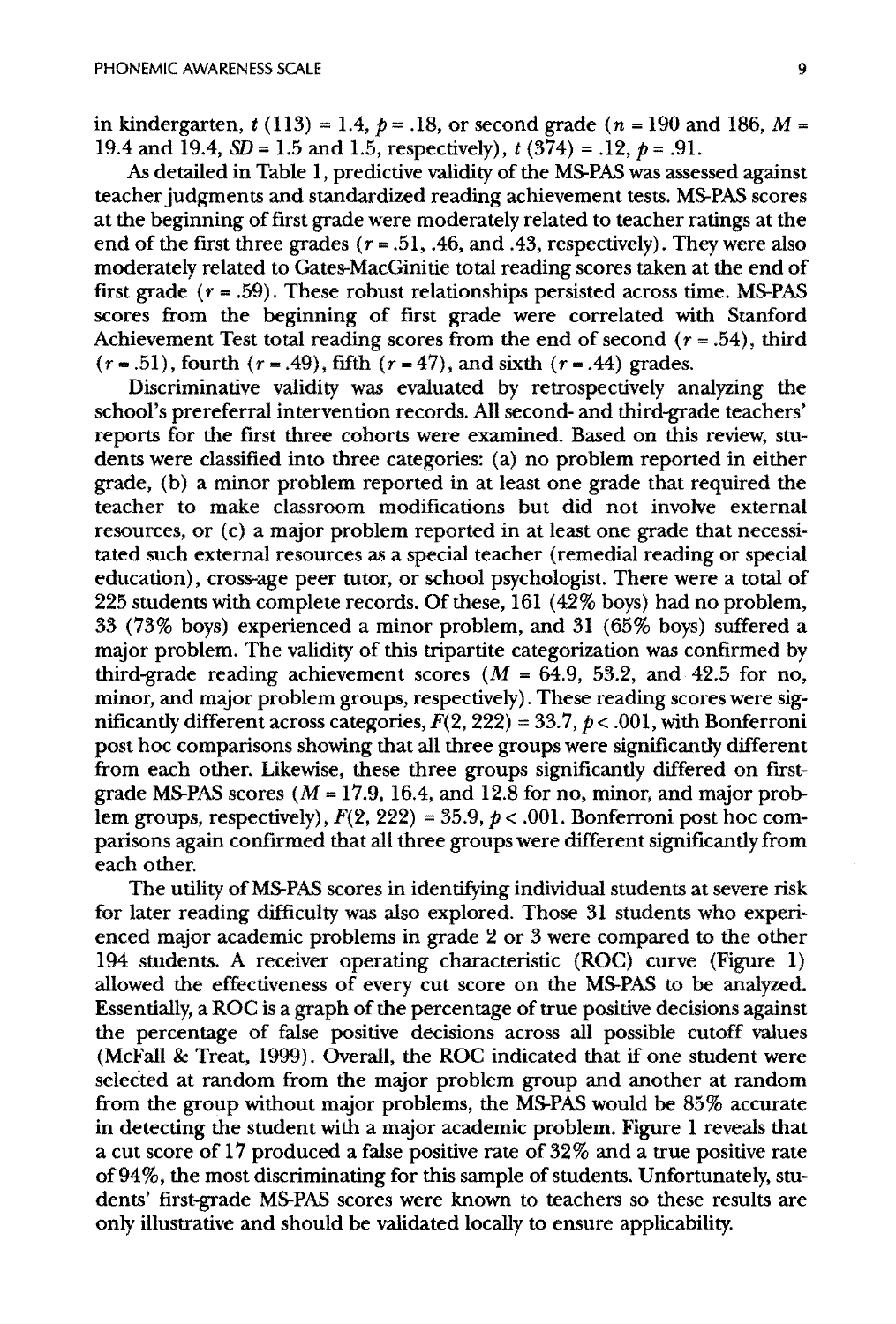

FIGURE 1. Receiver operating characteristic (ROC) curve for first-grade MS-PAS scores in identifying students who experienced severe academic problems in second or third grades.

Construct validity was explored via a principal axis factor analysis of MS-PAS scores of 929 students from seven consecutive cohorts who took the MS-PAS at the beginning of first grade. Based on scree (Cattell, 1966) and parallel analysis (Horn, 1965) criteria, two factors were extracted that accounted for 35% of the total variance. Following both oblique and orthogonal rotation, the same and different item types were cleanly separated into two factors. These results are illustrated in Table 3 by the pattern matrix from a Promax rotation. The two factors were correlated at .67, demonstrating overlapping but not identical coverage of phonemic awareness by same and different item types. However, conceptual formulations of phonemic awareness (Adams, 1990) and reduced reliability coefficients (-.07 to -.09) suggested that the MS-PAS total scale should be used rather than the MS-PAS item-type scales.

# **CONCLUSION**

It has been estimated that 20% to 25% of students do not acquire proficient phonemic awareness skills without direct instruction (Adams, 1990; Blevins, 1997). Fortunately, phonemic awareness can be developed through instruction and doing so enhances children's subsequent reading skills (Bus & van Ijendoorn, 1999; Ehri et al., 2001; National Reading Panel, 2000). It is vital, however, to identify those students who do not spontaneously acquire phone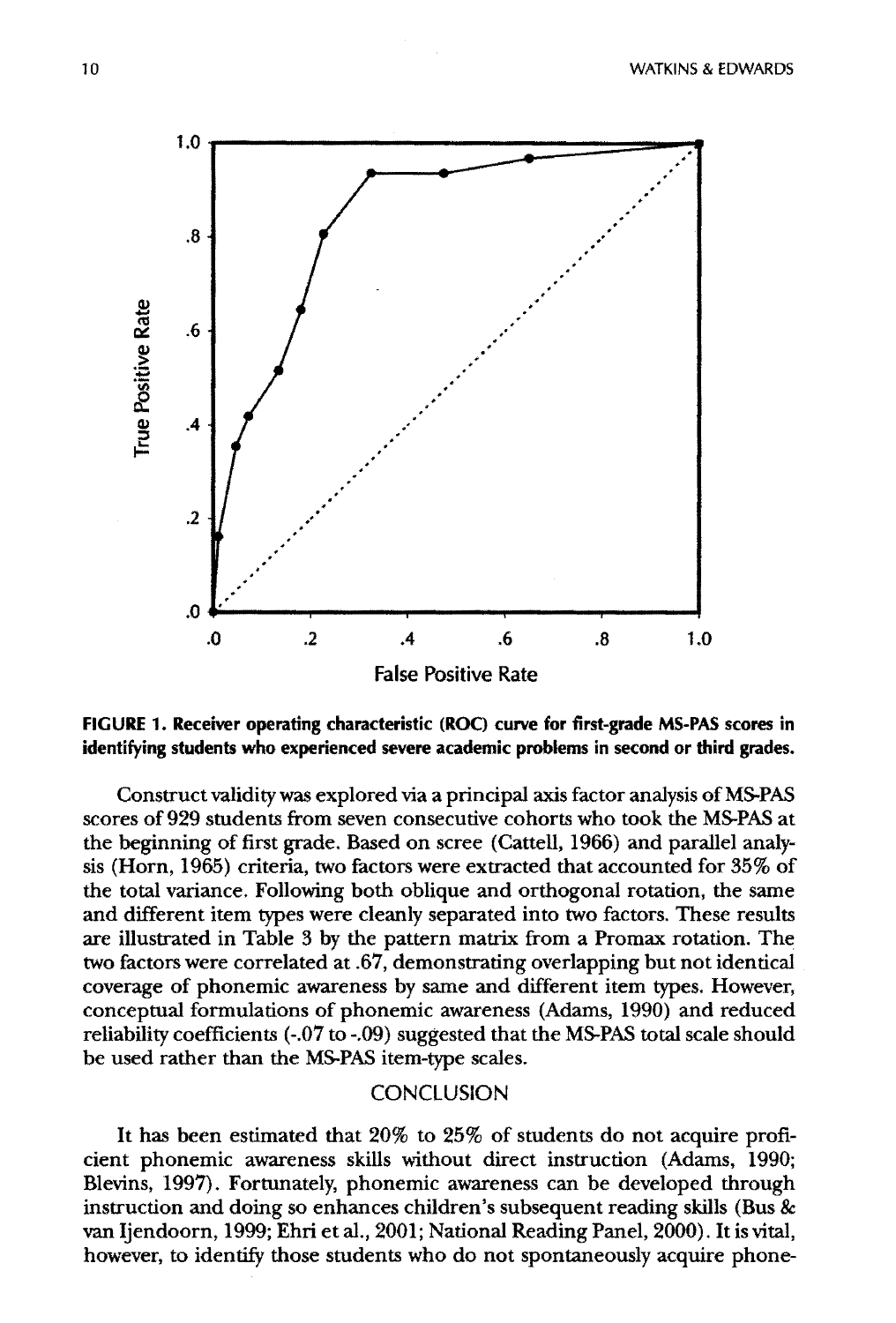Table 3

mic awareness skills and provide them with explicit instruction because "'catching up' [is] all but impossible for students on a low developmental reading trajectory" (Good, Simmons, & Smith, 1998, p. 48).

| Factor I | Factor II     |  |
|----------|---------------|--|
| .55      | $-.02$        |  |
| .55      | $-04$         |  |
| .53      | .09           |  |
| .61      | $-.08$        |  |
| .54      | $-.09$        |  |
| .53      | $^{\circ}.06$ |  |
| .53      | .04           |  |
| .46      | .12           |  |
| .60      | .00           |  |
| .49      | .13           |  |
| .05      | .66           |  |
| .09      | .59           |  |
| $-.09$   | .65           |  |
| .04      | .57           |  |
| .07      | .53           |  |
| .04      | .57           |  |
| .11      | .51           |  |
| $-.07$   | .57           |  |
| $-.02$   | .69           |  |
| $-.07$   | .73           |  |
|          |               |  |

Pattern Coefficients from Principal Axis Factoring with Promax Rotation of 20 MS-PAS Items among 929 First-Grade Students

Note.-Salient coefficients  $(≥ .40)$  in bold.

Given this fundamental relationship between phonemic awareness and reading, it has been recommended that a phonemic awareness screening test be administered to all kindergarten and first-grade students (Consortium on Reading Excellence, 1999). Measurement specialists suggest that tests should demonstrate reliability coefficients of .70 (Kline, 1998) to .90 (Salvia & Ysseldyke, 2001) if they are to be used to make important decisions about individuals. For screening, reliability coefficients of .80 have been recommended (Salvia & Ysseldyke, 2001). Streiner and Norman (1995) suggested that internal consistency reliability coefficients should exceed .80 and stability coefficients should exceed .50. The MS-PAS meets these standards. Using the guidelines promulgated by Cicchetti (1994), internal consistency reliability of the MS-PAS is categorized as good to excellent. Given that phonemic awareness is developmental and changes in scores across time represent both development and test error, the MS-PAS demonstrated substantial short-term stability when compared to similar instruments (Chafouleas et al., 1997; Torgesen & Bryant, 1994).

The predictive validity of the MS-PAS was very similar to other phonemic awareness tests when the criterion was end-of-first-grade reading achievement test scores (near .60; Stanovich et al., 1984; Torgesen & Bryant, 1994; Yopp, 1995). It demonstrated equivalent predictive accuracy when the criterion was teacher ratings of reading proficiency. Three-year prediction of reading test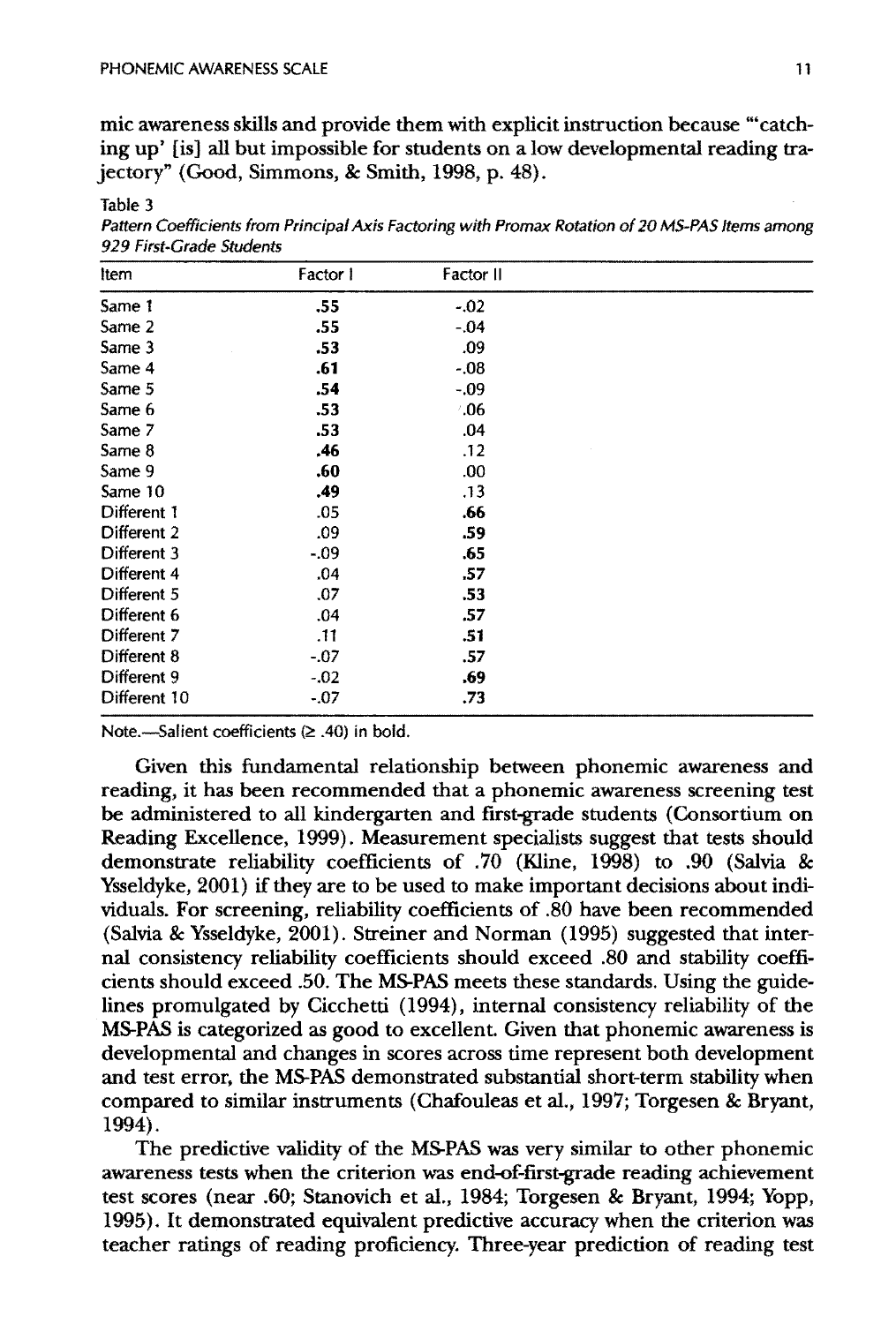scores was somewhat lower than reported by Yopp (1995) but was still significant. Scarborough (1998) summarized 27 phonemic awareness studies and reported a mean correlation of .46 between phonemic awareness and future reading. The relationship between MS-PAS and later reading scores ranged from .44 to .59. Thus, the MS-PAS exhibited substantial predictive validity.

Bowey (1995) suggested that children who scored below 90% on a phonological oddity task were more likely to become poor readers. In agreement with Bowey (1995), a cut score of 17 produced optimal diagnostic accuracy in this sample. A score of 17 or less on the MS-PAS identified 94% of the first-grade students who later experienced major academic problems in second or third grade. As befits a screening test, this cut score missed only 2 of the 31 students who later developed major academic problems. This true positive rate has been characterized as excellent by Cicchetti (2001).

The MS-PAS has demonstrated adequate reliability and validity among several samples of students. It produces equivalent results for boys and girls, and its diagnostic accuracy appears excellent. Its group administration format and simple scoring rules make it easy to use and time-efficient. Its authors' release of the test for noncommercial use makes it cost-efficient. Thus, the MS-PAS is a promising new tool for classroom teachers and other educational professionals charged with assessing the early reading skills of young children. Following the recommendation of Bowey (1995) and the current results, a 90% cut score (i.e., raw score = 17) on the MS-PAS is recommended for identification of beginning-first-grade students who can profit from explicit instruction or who require individualized assessment.

Like all investigations, however, this study was imperfect. The foremost limitation was the restricted variability in ethnic background and socioeconomic status (SES) of the participants. Although the MS-PAS exhibited good reliability with students of East Indian and African ancestry in the Republic of Trinidad and Tobago, there is little psychometric evidence regarding its use among American-born students of non-White ethnic background. Likewise, evidence of reliability and validity among lower SES students is limited. More research among these populations should be conducted. Additionally, the establishment of specific cut scores should be validated locally to ensure applicability.

#### REFERENCES

- Adams, M. J. (1990). *Beginning to read: Thinking and learning about print.*  Cambridge, MA: MIT Press.
- Alper, S., Ryndak, D. L., & Schloss, C. N. (2001). *Alternative assessment of students with disabilities in inclusive settings.*  Boston: Allyn and Bacon.
- Ball, E. W. (1993). Assessing phoneme awareness. *Language, Speech, and Hearing Services in Schools,* 24, 130-139.
- Blevins, W. ( 1997) . *Phonemic awareness activities for early reading success.* New York: Scholastic.
- Bowey, J. A (1995). On the contribution of phonological sensitivity to phonological recoding. *Issues in Education, 1,*  65-69.
- Bradley, L., & Bryant, P. (1985). *Rhyme and reason in reading and spelling.* Ann Arbor: University of Michigan Press.
- Bus, A G., & Van Ijzendoorn, M. H. (1999). Phonological awareness and early reading: A meta-analysis of experimental training studies. *Journal of Educational Psychology,* 91,403-414.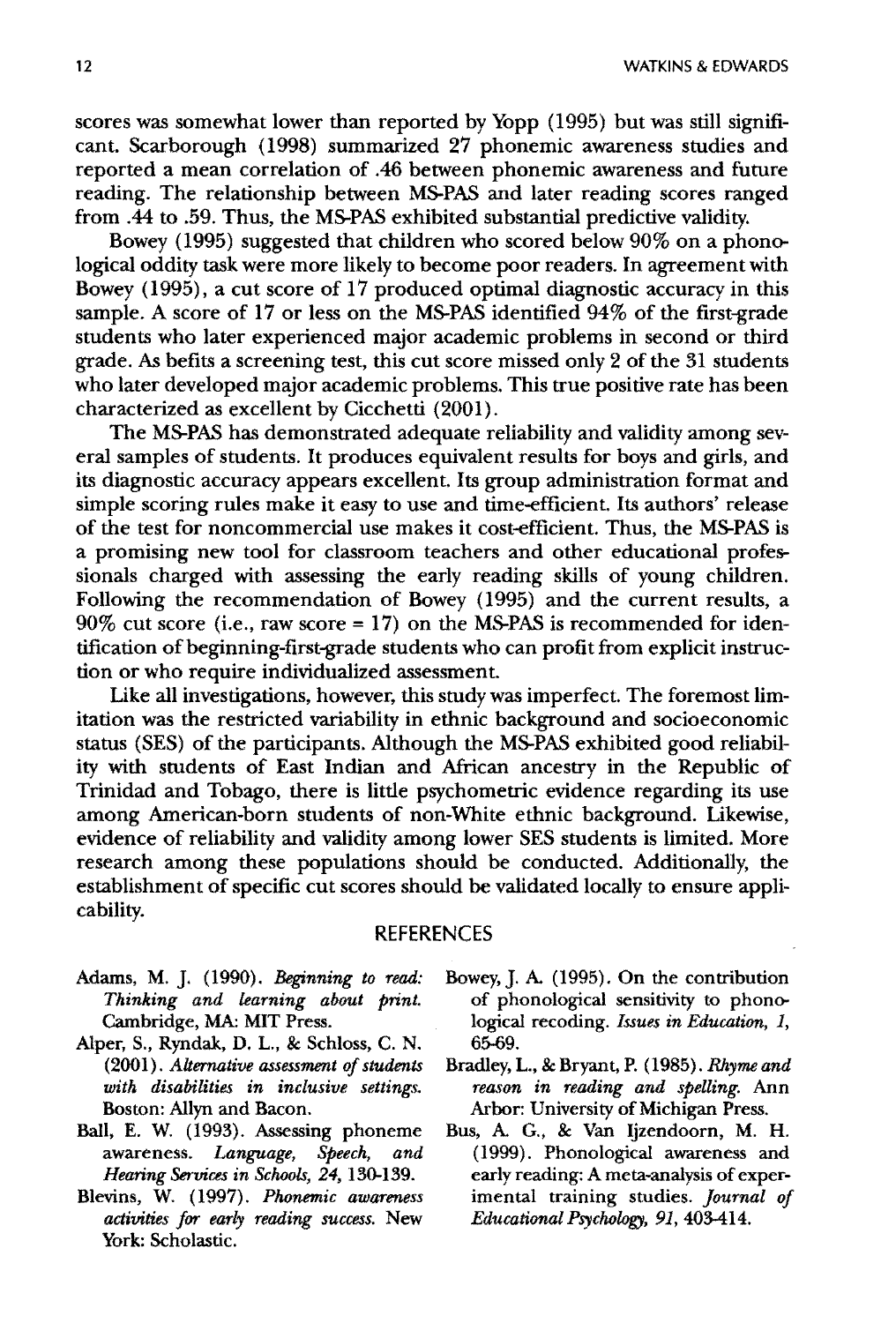- California State Board of Education. *(1999). Reading/language arts framework far Califarnia public schools kindergarten thraugh grade twelve.* Sacramento, CA: Author.
- Cattell, R. B. (1966). The scree test for the number of factors. *Multivariate &haviaral Research,* 1, 245-276.
- Chafouleas, S. M., Lewandowski, L. j., Smith, C. R., & Blachman, B. A. (1997). Phonological awareness skills in children: Examining performance across tasks and ages. *Journal of Psychoeducational Assessment,* 15, 334- 347.
- Choate, J., Enright, B., Miller, L., Poteet, j., & Rakes, T. (1992). *Curriculum-based assessment and programming.* Boston: Allyn and Bacon.
- Cicchetti, D. V. (1994). Guidelines, criteria, and rules of thumb for evaluating normed and standardized assessment instruments in psychology. *Psychological Assessment,* 6,284-290.
- Cicchetti, D. V. (2001). The precision of reliability and validity estimates revisited: Distinguishing hetween clinical and statistical significance of sample size requirements. *Jaurnal of Clinical and Experimental Neuropsychology,* 23, 695-700.
- Consortium on Reading Excellence. *(1999). Assessing reading: Multiple measures far kindergarten thraugh eighth grade.*  Novato, CA: Arena Press.
- Ehri, L. C., Nunes, S. R., Willows, D. M., Schuster, B. V., Yaghoub-Zadeh, Z., & Shanahan, T. (2001). Phonemic awareness instruction helps children learn to read: Evidence from the National Reading Panel's meta-analysis. *Reading Research Quarterly,* 36, 250-287.
- Flynn, ]., & Rahbar, M. H. (1998). Kindergarten screening for risk of reading failure. *Journal of Psychoeducational Assessment,* 16, 15-35.
- Good, R. H., Simmons, D. C., & Smith, S. B. (1998). Effective academic interventions in the United States: Evaluating and enhancing the acquisition of early reading skills. *School Psychology Review,*  27,45-56.
- Harcourt Brace Educational Measurement (1996). *Stanfard Achievement Test.*  San Antonio, TX: The Psychological Corporation.
- Honig, B., Diamond, L., & Gutlohn, L. (2000). *Teaching reading saurcebook far kindergarten through eighth grade.*  Novato, CA: Arena Press.
- Horn,]. L. (1965). A rationale and test for the number of factors in factor analysis. *Psychometrika,* 30, 179-185.
- Kline, P. (1998). *The new psychometrics: Science, psychology, and measurement.*  London: Routledge.
- MacGinitie, W. H., & MacGinitie, R. K. (1989). *Gates-MacGinitie reading tests.*  Chicago: Riverside.
- Mann, V. A. (1993). Phoneme awareness and future reading ability. *Jaurnal of Learning Disabilities,* 26, 259-269.
- McFall, R. M., & Treat, T. A. (1999). Quantifying the information value of clinical assessments with signal detection theory. *Annual* Review *of Psychology,*  50, 215-241.
- National Reading Panel. (2000). *Teaching children to read: An evidence based assessment of the scientific mearch literature on reading and its implications far reading instruction.* Bethesda, MD: National Institute of Child Health and Human Development.
- Raz,1. S., & Bryant, P. (1990). Social background, phonological awareness and children's reading. *British Jaurnal of Developmental Psychology,* 8, 209-225.
- Rieben, L., & Perfetti, C. A. (Eds.). ( 1991). *Learning to read: Basic mearch and its implications.* Hillsdale: Erlbaum.
- Runge, T.]. (2003). The *dimensionality of phonemic awareness among children at the end of kindergarten.* Unpublished dissertation, The Pennsylvania State University, University Park.
- Salvia, J., & Ysseldyke, ]. E. (2001). *Assessment* (8th ed). New York: Houghton Mifflin.
- Scanlon, D. M., & Vellutino, F. R. (1996). Prerequisite skills, early instruction, and success in first-grade reading: Selected results from a longitudinal study. *Mental Retardation and Developmental Disabilities Research Reviews,* 2,54-63.